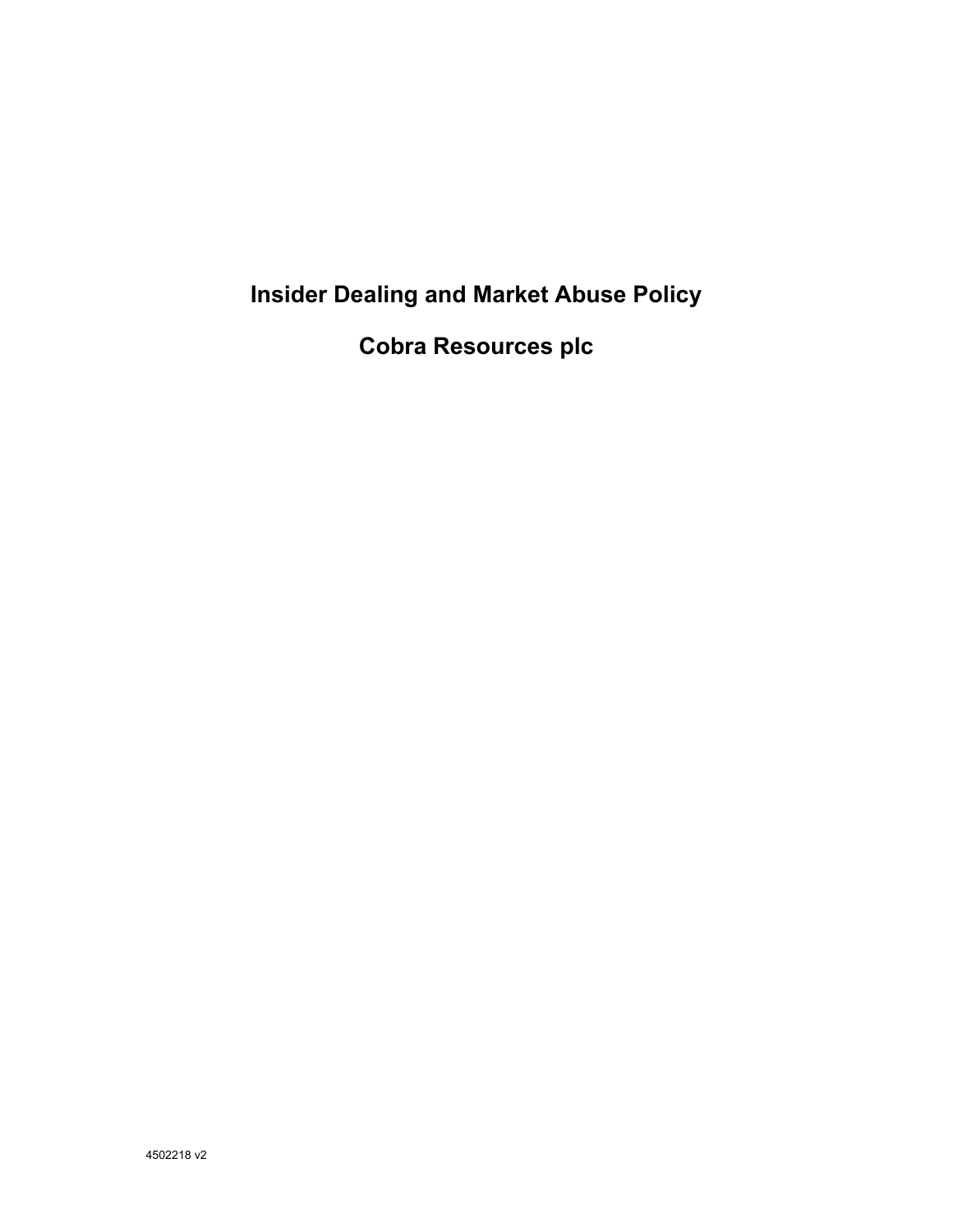## **INTRODUCTION**

- 1.1. The Company, its directors and employees must understand and comply with the rules prohibiting insider dealing and market abuse. The rules are designed to prevent the misuse of inside information and to prevent the dissemination of false or misleading information to the market. There are three key areas of legislation to be aware of:
	- (a) the criminal offence of insider dealing contained in Part V of the CJA;
	- (b) the criminal offences relating to misleading statements and impressions set out in sections 89 and 90 of the FSA and to false representations set out in sections 2 and 3 of the Fraud Act, and
	- (c) the market abuse regime which is set out in the Market Abuse Regulation.

These are extremely serious offences, the penalty for certain of which may lead to imprisonment of up to ten years. In addition, persons who breach the provisions described in Policy may be subject to disciplinary action by the Company.

- 1.2. The purpose of this Policy is to ensure that directors and those employees having access to inside information about the Company are aware of their responsibilities in relation to the proper treatment of inside information relating to the Company and the penalties for a failure to comply with the relevant legislation. Such persons should also familiarize themselves with the Company's *Dealing Code*, copies of which will have been provided to them and are available, along with this Policy, on the Company's internal website.
- 1.3. The Company has established a Disclosure Panel which has the ultimate responsibility for determining whether information constitutes inside information and is therefore subject to the prohibitions on insider dealing and market abuse. Any person who is not clear whether information is or may be inside information should contact a member of the Disclosure Panel.
- 1.4. A list of the definitions used in this Policy can be found at paragraph 5.

#### 2. **INSIDER DEALING**

- 2.1. Under the CJA, it is a criminal offence for an individual who has "inside information" as an "insider" to deal in securities which are "price affected securities" in relation to that information, or to encourage another person to deal. It is also a criminal offence for an insider to disclose the information to another person, other than in the proper performance of his employment, office or profession. It is not necessary for an acquisition or disposal of shares to take place for a person to be found guilty of the offence of disclosing inside information to another person.
- 2.2. An insider is an individual who knowingly has inside information from an inside source, that is if:
	- (a) he has the information through being a director, employee or shareholder of an issuer (not necessarily of the same issuer to which the information relates);
	- (b) he has it through having access to the information by virtue of his employment, office or profession, or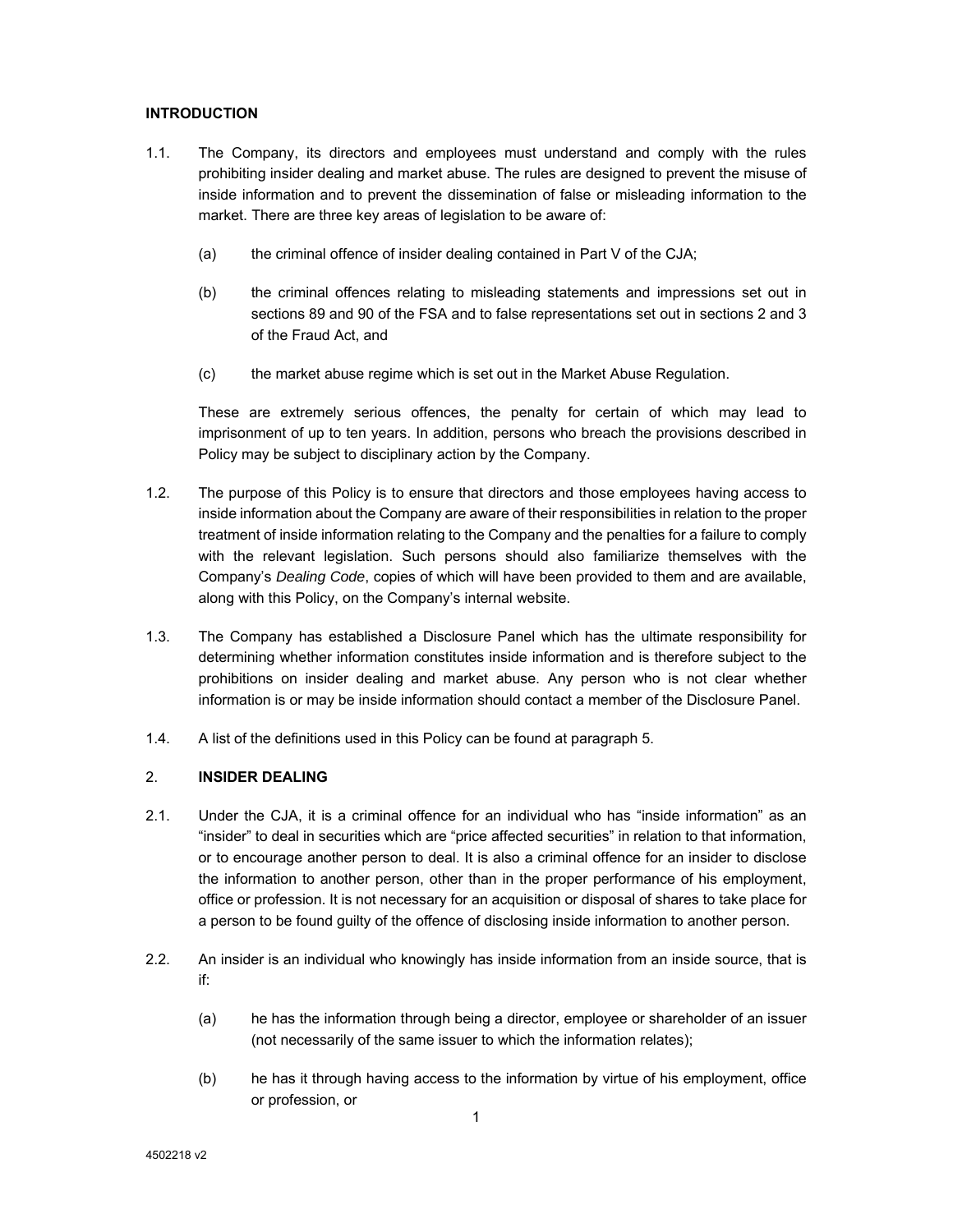- (c) the direct or indirect source of his information is a person falling within one of the above.
- 2.3. Inside information is information which:
	- (a) relates to particular securities or to a particular issuer or issuers and not to issuers or securities generally;
	- (b) is specific or precise;
	- (c) has not been made public; and
	- (d) if it were made public would be likely to have a significant effect on the price of any securities.

The expression "made public" is crucial. If it can be shown that the particular information has been made public, then no offence has been committed. Recognising this, the legislation gives examples (which are not exhaustive) in which the test is or may be satisfied. For example, information is be treated as made public if it is published in accordance with the rules of a regulated market. Whether particular information satisfies one of these tests depends on all the circumstances. The prohibitions on dealing, encouraging dealing and disclosing information apply in respect of securities which are price affected securities in relation to the information, which means that, if made public, the information would be likely to have a significant effect on their price or value.

- 2.4. From time to time the directors and certain employees of the Company will be in possession of inside information concerning the Company. At these times, such persons will not be able to deal in the Company's shares, nor must they disclose such inside information to any person other than in the proper course of their employment.
- 2.5. In some cases a director or employee may also acquire inside information about another company (for example, one of the Company's customers). Dealings in that other company's shares, or disclosure of that information, may then also be prohibited.
- 2.6. Insider dealing is a criminal offence and is punishable with imprisonment of up to seven years or a fine or both.

#### 3. **MISLEADING STATEMENTS AND IMPRESSIONS**

- 3.1. Section 89 of the FSA (misleading statements) makes it an offence for a person to:
	- (a) make a statement which he or she knows to be false or misleading in a material particular;
	- (b) make a statement which is false or misleading in a material particular, being reckless as to whether it is; or
	- (c) dishonestly conceals any material facts, whether in connection with a statement made by such person or otherwise,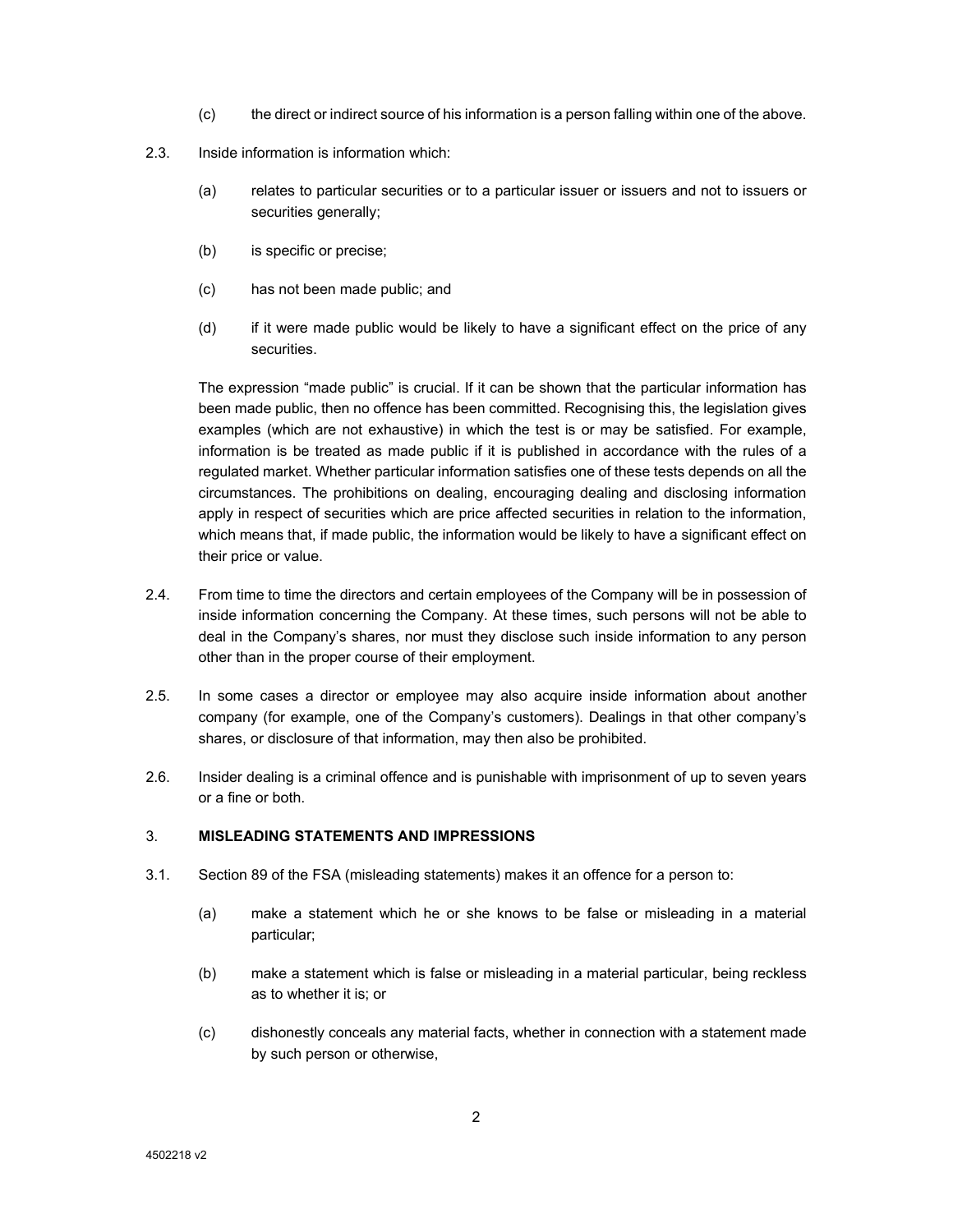if he or she does so for the purpose of inducing, or is reckless as to whether it may induce, another person to enter into, or to refrain from entering into, an agreement relating to an investment such as an application to subscribe for shares or to exercise, or refrain from exercising, rights conferred by an investment.

- 3.2. A person would be regarded as "reckless" if he or she deliberately shuts his or her eyes to the fact that the statement is misleading or if he or she does not consider its accuracy. Recklessness does not require any dishonest intent.
- 3.3. Section 90 of the FSA (misleading impressions) makes it an offence for a person to do anything which creates a false or misleading impression as to the market in or the price or value of any investment if he or she intends to create the impression and either:
	- (a) by creating such an impression, that person intends to induce another person to acquire, dispose of, subscribe for or underwrite the investments or to refrain from doing so or to refrain from exercising any rights conferred by the investment; and/or
	- (b) the person knows that the impression is false or misleading or is reckless as to whether it is and he or she intends by creating the impression to make a gain for him or herself or another person, or to cause a loss to another person or expose them to the risk of a loss, or such person is aware that in creating the impression any such gain or loss is likely.
- 3.4. The directors and employees of the Company could be liable under sections 89 and/or 90 of the FSA in the event that they deliberately or recklessly release any information to the market, which is false or misleading. Similarly, a dishonest failure to disclose any inside information to the market in circumstances in which there is no justification for such delay may be an offence under section 89 of the FSA.
- 3.5. It is a defence under section 90 of the FSA for a person to show that he or she reasonably believed that their conduct would not create a false or misleading impression.
- 3.6. The penalty for breach of sections 89 and 90 of the FSA is an unlimited fine or imprisonment for a maximum of seven years.
- 3.7. Section 2 of the Fraud Act provides that it is a criminal offence to make a false representation by words or conduct as to any fact, law or state of mind of any person whether express or implied, either knowing that the representation is false or misleading, or being aware that it might be (note that the victim of the representation need not actually rely upon it).
- 3.8. Section 3 of the Fraud Act provides that it is a criminal offence to fail to disclose information where there is a legal duty to do so. Such legal duties can derive from statute (e.g. the provisions governing company prospectuses under FSMA); contract, custom of a trade or market, or from a fiduciary relationship.
- 3.9. To fall within the fraud offence the relevant behaviour must be dishonest (dishonesty being measured according to the ordinary standards of reasonable and honest people. If such behaviour would be regarded as dishonest by such people, the next test to be satisfied is that the person concerned must realise his or her actions were dishonest according to those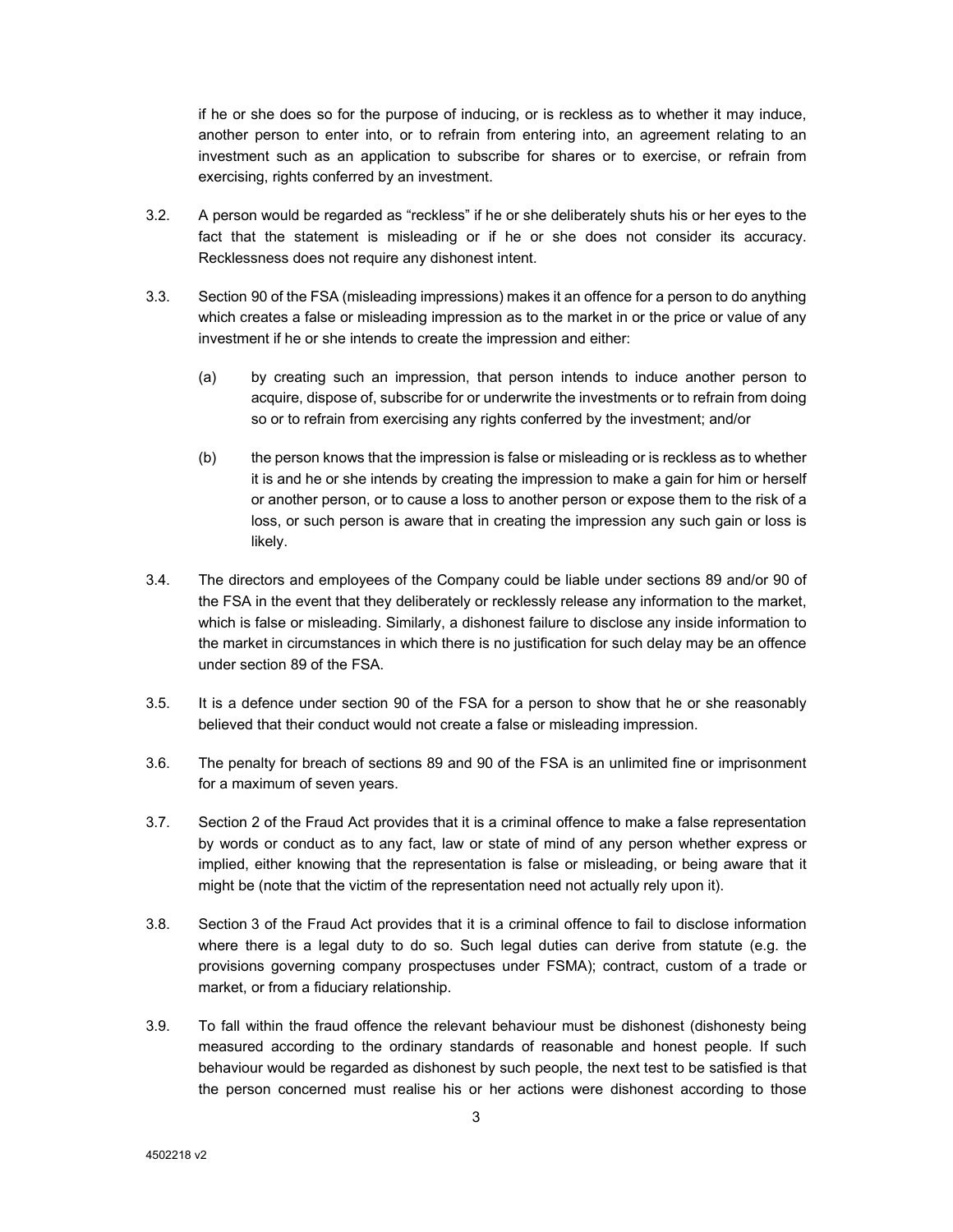standards) and it must intend to secure either a gain for the person concerned (or another) or to cause loss, or expose another to the risk of loss, of money or any other property. No gain or loss need actually be suggested for the offence to be committed.

- 3.10. Liability under section 2 or section 3 of the Fraud Act could therefore arise in similar circumstances outlined in paragraph 3.4 above (save that the Fraud Act does not make reference to the concept of "recklessness", as described above, an element of dishonesty is required). Therefore, if information was dishonestly released to the market and the directors of the Issuer knew it was false or misleading (or that it might be so) they could be liable under section 2 of the Fraud Act. Similarly, if, acting dishonestly, they failed to disclose inside information to the market where legally obliged to do so, they may be liable under section 3 of the Fraud Act.
- 3.11. A corporate body may commit the offence of fraud and any director, manager, secretary or other similar officer of the company (or any person purporting to act in such capacity) will also commit the relevant offence if the company's offence is proved to have been committed with the consent or connivance of the individual.
- 3.12. The penalty for breach of either section 2 or section 3 of the Fraud Act is imprisonment of up to ten years and/or an unlimited fine for a conviction on indictment.

## 4. **MARKET ABUSE**

- 4.1. The market abuse offence is contained in the Market Abuse Regulation, which creates an EUwide regime for the prevention and detection of market abuse. The market abuse regime supplements, rather than replaces, the insider dealing provisions in the CJA. Whilst the CJA created a criminal regime for insider dealing, in the UK, market abuse is a civil offence.
- 4.2. Market abuse is behaviour which occurs in relation to shares or other financial instruments admitted to trading on a regulated market (such as the London Stock Exchange to which the Company's shares are admitted to trading) or those admitted to trading on multilateral trading facilities (for example, AIM) and organized trading facilities. The market abuse regime also extends to financial instruments, the price or value of which depends on or has an effect on the price or value of a financial instrument referred to above (this includes, by way of example, contracts for difference).
- 4.3. There are a number of types of behaviour which may constitute market abuse, examples of which are set out below:
	- (a) dealing, or attempting to deal in shares or other financial instruments on the basis of inside information relating to the investment in question. The offence of insider dealing also encompasses a situation where an insider recommends or induces another person to engage in insider dealing. Please note that insider dealing under the Market Abuse Regulation is separate offence to the offence of insider dealing set out in the CJA;
	- (b) disclosing inside information to another person other than in the normal exercise of a person's employment, profession or duties;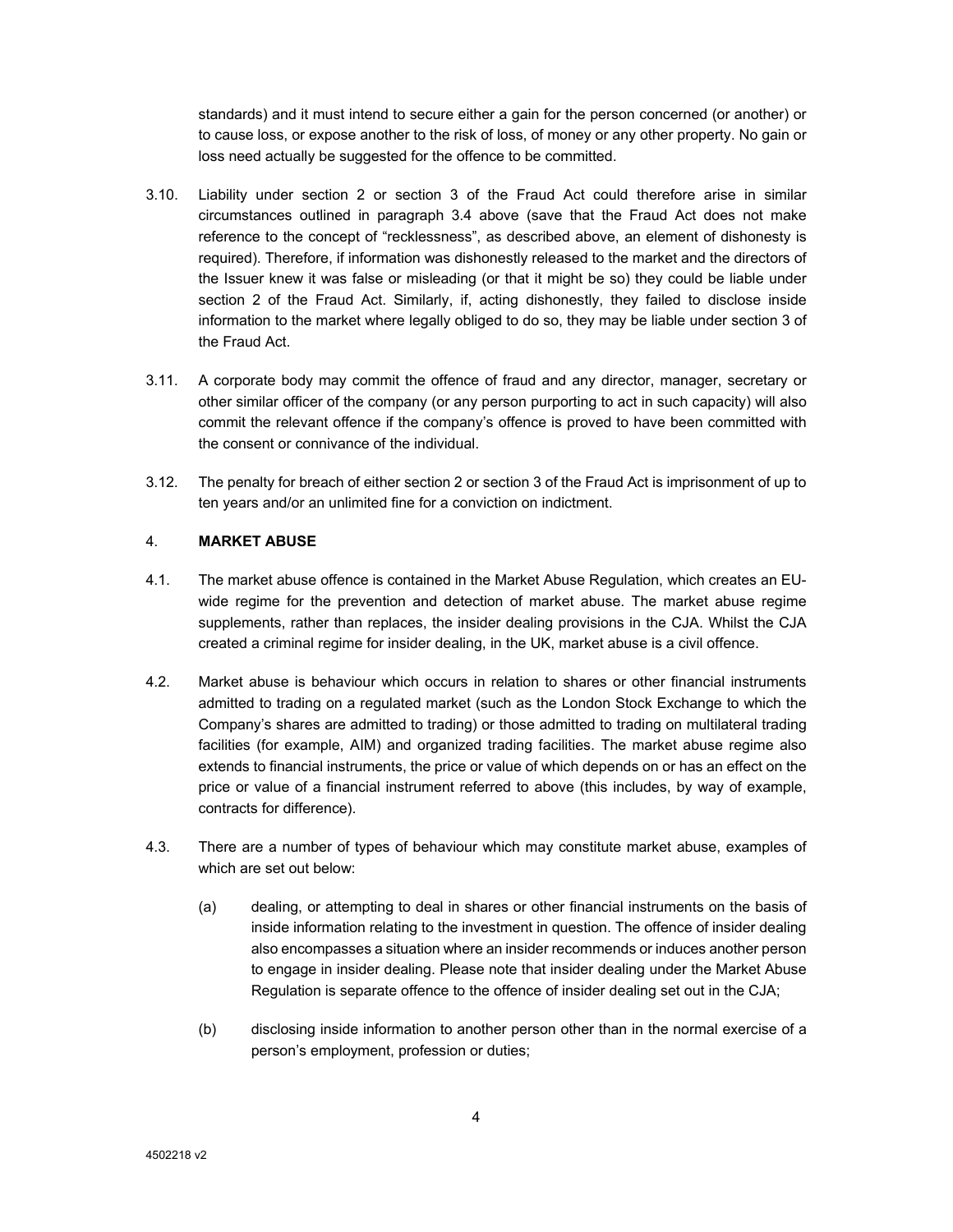- (c) entering into transactions, placing an order to trade or any other behaviour which gives or is likely to give, false or misleading signals as to the supply of, demand for, or price of, shares or other financial instruments or which secures or is likely to secure the price of one of more financial instruments at an abnormal or artificial level;
- (d) entering into transactions or placing an order to trade or any other behaviour which affects or is likely to affect the price of one of more financial instruments which employs a fictitious device or any other form of deception or contrivance;
- (e) disseminating information through the media, including the internet or by any other means which gives or is likely to give false or misleading signals as to supply of, demand for, or price of, shares or other financial instruments or is likely to secure the price of one or more financial instrument at an abnormal or artificial level, including the dissemination of rumours, where the person who made the dissemination knew or ought to have known that the information was false or misleading; and
- (f) transmitting false or misleading information or providing false or misleading inputs in relation to a benchmark where the person who made the transmission or provided the input knew, or out to have known, that it was false or misleading, or any other behaviour which manipulates the calculation of a benchmark.
- 4.4. Behaviour includes dealing in securities, disseminating information and managing investments, and it covers actions and omissions (such as failure by the directors of the Company to make a required disclosure to the market).
- 4.5. In the context of the market abuse regime, "inside information" is information relating to an issuer:
	- (a) of a precise nature;
	- (b) which has not been made public;
	- (c) relating directly or indirectly to any member of the issuer's group or any of their securities; and
	- (d) which, if made public, would be likely to have a significant effect on the price of the issuer's securities or related derivative financial investments.
- 4.6. The information in question will need to satisfy each limb of the test described above to be classified as inside information. In determining whether the information in question would be likely to have a significant effect on the price of a company's shares, it is necessary to assess whether the information is of a kind which a reasonable investor would be likely to use as part of the basis of his investment decision.
- 4.7. Every director and employee of the Company must ensure that inside information of which they are aware relating to the Company or any other company (such as a customer of the Company) is kept confidential and is not disclosed to any person other than in the normal exercise of the director's or employee's employment. In addition, directors and employees must not deal in the Company's shares when in possession of inside information relating to the Company.